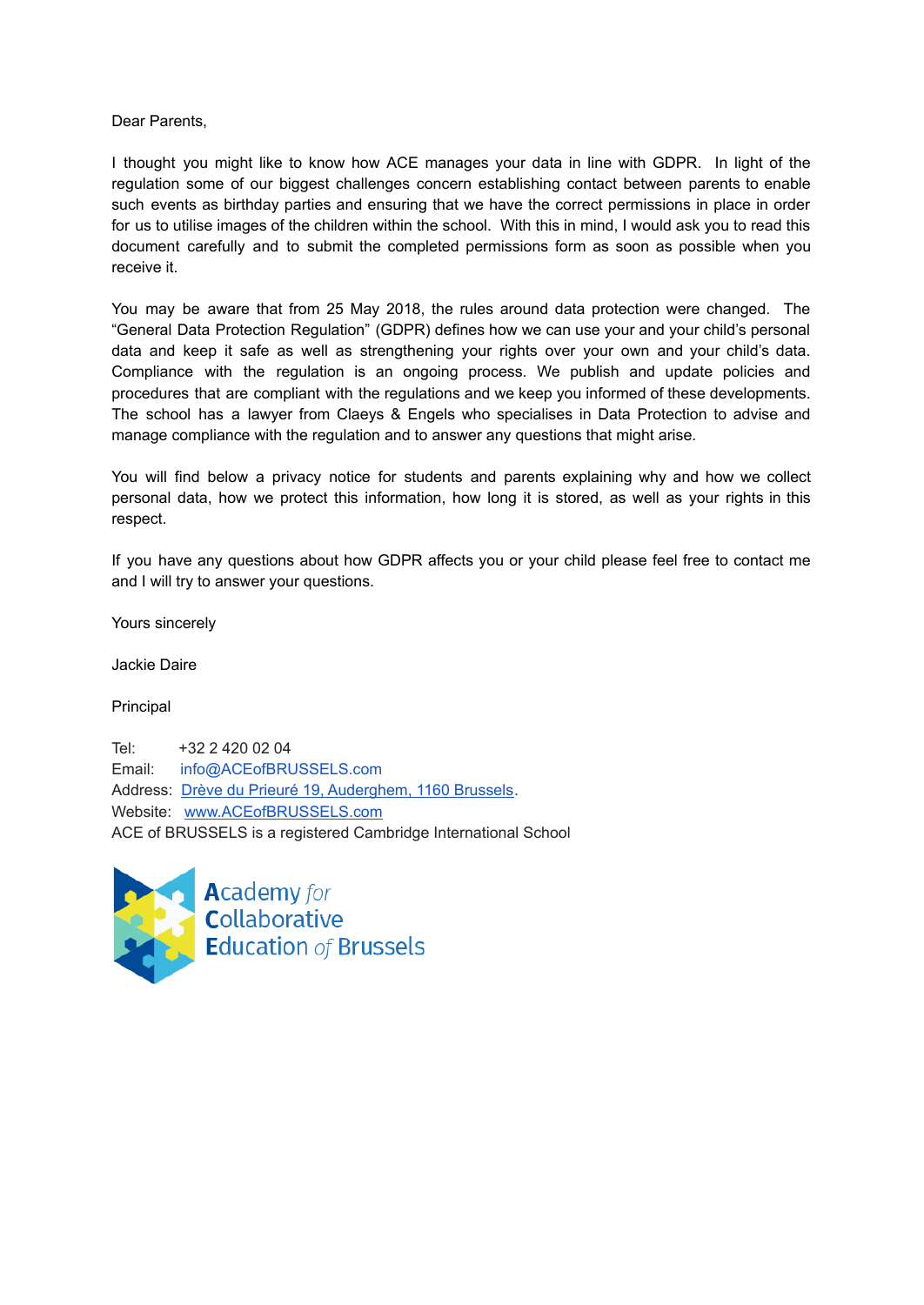# **ACE OF BRUSSELS - PRIVACY NOTICE FOR STUDENTS AND THEIR PARENTS**

#### **Introduction**

ACE of Brussels (Academy for Collaborative Education of Brussels) ASBL, 1160 Auderghem (Brussels), Belgium (hereinafter: "**ACE**", "**the school**" or "**we**"), processes personal data on its prospective, current and former students and their parents or legal representatives, as part of its everyday operations when providing educational services.

With regard to such processing, ACE will qualify as data controller.

In this capacity, ACE strives to comply with applicable data protection regulations, such as the European General Data Protection Regulation 2016/679 of  $27<sup>th</sup>$  April 2016. This Privacy Notice (hereafter "Notice") explains how we collect and use personal data, who we share it with and the ways in which we protect your privacy while doing so. This Notice applies to all personal data collected for and on behalf of ACE. This pertains to both information collected in analogue form (forms, documents, in writing) and through technological means, such as information systems and email.

ACE wishes to be completely transparent with regard to the processing of Personal Data and therefore, we have presented below all the information you may need on this subject.

Please take a little of your time to read this privacy notice to understand the data processing operations carried out by ACE.

#### 1 **The categories of personal data being processed**

The categories of personal data that ACE collects and processes include:

- standard data related to your identity (such as surname, name and address)
- personal data (date and place of birth, nationality, gender, phone number, email address, hobbies and interest, etc.)
- parents emergency contact details (name, address, contact numbers, e-mail)
- educational and evaluation data (such as assessments, relevant medical information, special educational needs information, behavioural information, …)
- attendance information (such as sessions attended, number of absences and absence reasons)
- special categories of data, such as medical and care plans (the details of your child's medical and care needs are held in their classroom, in the office and on their main school file. Access is limited on a strict need-to-know basis. These medical and care plans are taken with your child on trips and outings)
- details of pupil's special dietary requirements
- logging and audit in the use of IT systems and education technology apps, applications and cloud based systems
- communication and correspondence data (such as emails, letters and other types of correspondence)
- photographs and videos, if you give your consent through the specific consent form
- any other personal data (other than mentioned above) that require processing by virtue of the law.

The education services we provide require us to collect and process special categories of data, such as health information, for the purposes of safeguarding the protection of your children and the wellbeing of those within our care. We do not disclose or share special categories of data without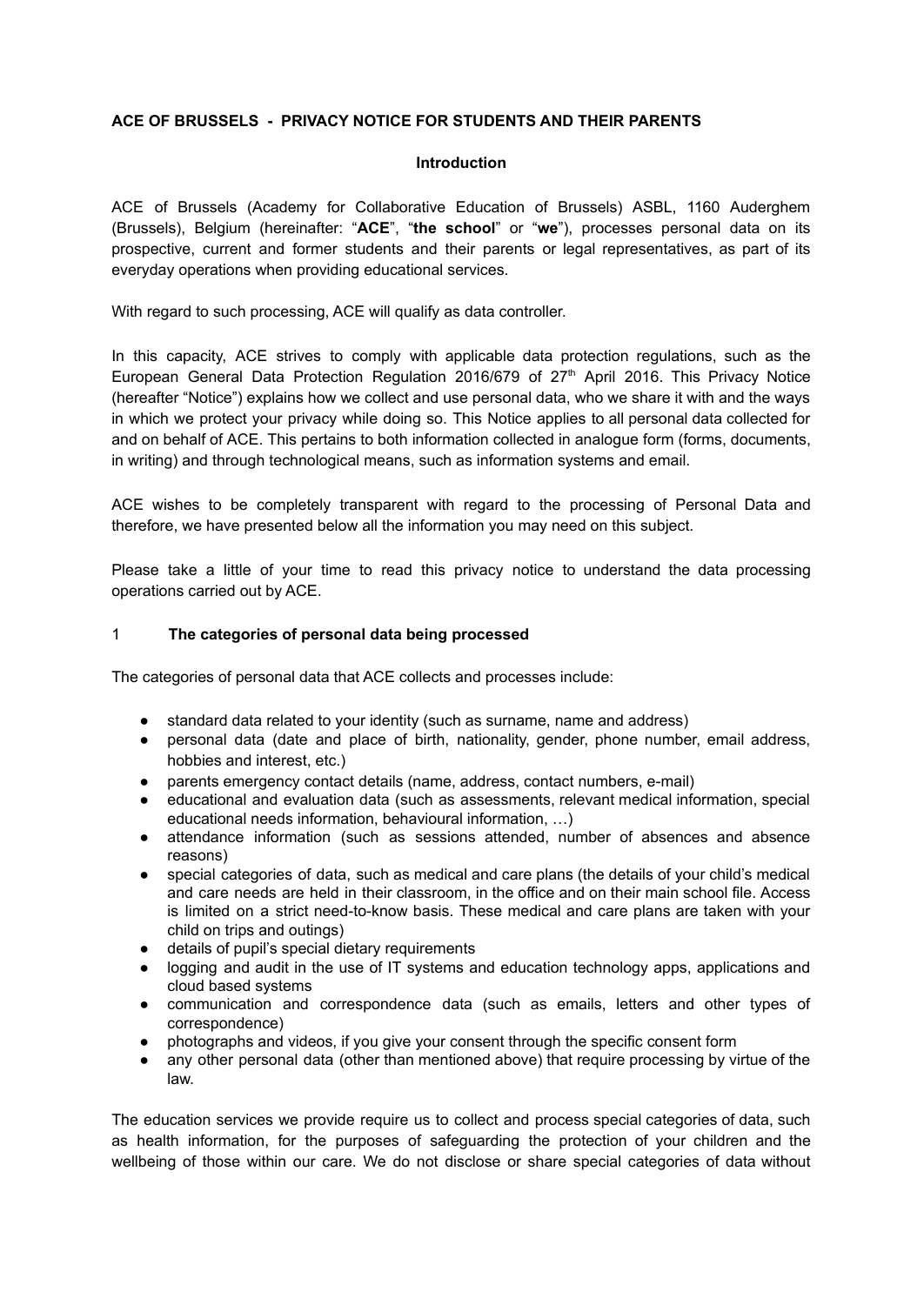explicit and unambiguous consent unless we have to do so where we are required to by law, or where we have good reason in protecting the vital interests of an individual, or where not doing so would place someone else at risk.

With your consent, ACE can also process your or your children's picture, images or videos. These will be used within school for various purposes to support curriculum, health and welfare and safeguarding protocols. We will ask you to give your consent through a consent form. You can withdraw your consent at any moment, and in that case your picture will be immediately removed.

# 2 **For which purposes do we use your personal data?**

ACE collects personal data, including special categories of personal data of students and parents, to provide a safe and caring international environment for teaching, learning and general educational purposes.

More specifically we process your or your children's personal data for the following purposes, and other purposes that are compatible with those described below:

- to undertake and manage the school admissions and enrolment
- to provide a safe and secure learning environment
- to comply with child protection requirements
- to support and enable the academic and personal objectives of children, including the monitoring and reporting of progress
- to provide our educational services
- to manage registration for sport events (children's names and age are required for registration purposes, and consent will be obtained prior to the sports event if your child is attending)
- to provide additional health and support services (referrals to for example Educational, Psychology, Occupational Therapy, Speech and Language Therapy. Your consent will be obtained prior to referral)
- to protect the health of the students and staff we serve
- to provide a tailored learning environment and make evidence based education decisions for the children we serve
- to enable the children we serve to continue or progress their education at other educational organisations
- to support our employees in the performance of their duties
- for financial planning to help in the future planning and resource investment purposes
- to meet our statutory reporting requirements to the education and other authorities
- to help investigate any concerns or complaints you may have
- to make you aware and inform you about our services, news, events and activities that are undertaken at or in association with ACE
- to communicate with you within the framework of your relationship with ACE
- to ensure the safety and security, including camera surveillance
- for forecasting and planning for education service provision
- to respond to requests of our staff, (former) students or authorities regarding historic information pertaining to their time at ACE.

## **3 What are the legal grounds for which my personal data are processed?**

We collect and use personal data to carry out the education services as described above. We do so under the lawful basis that the processing is necessary for the performance of a contract in which you are entering or have entered into.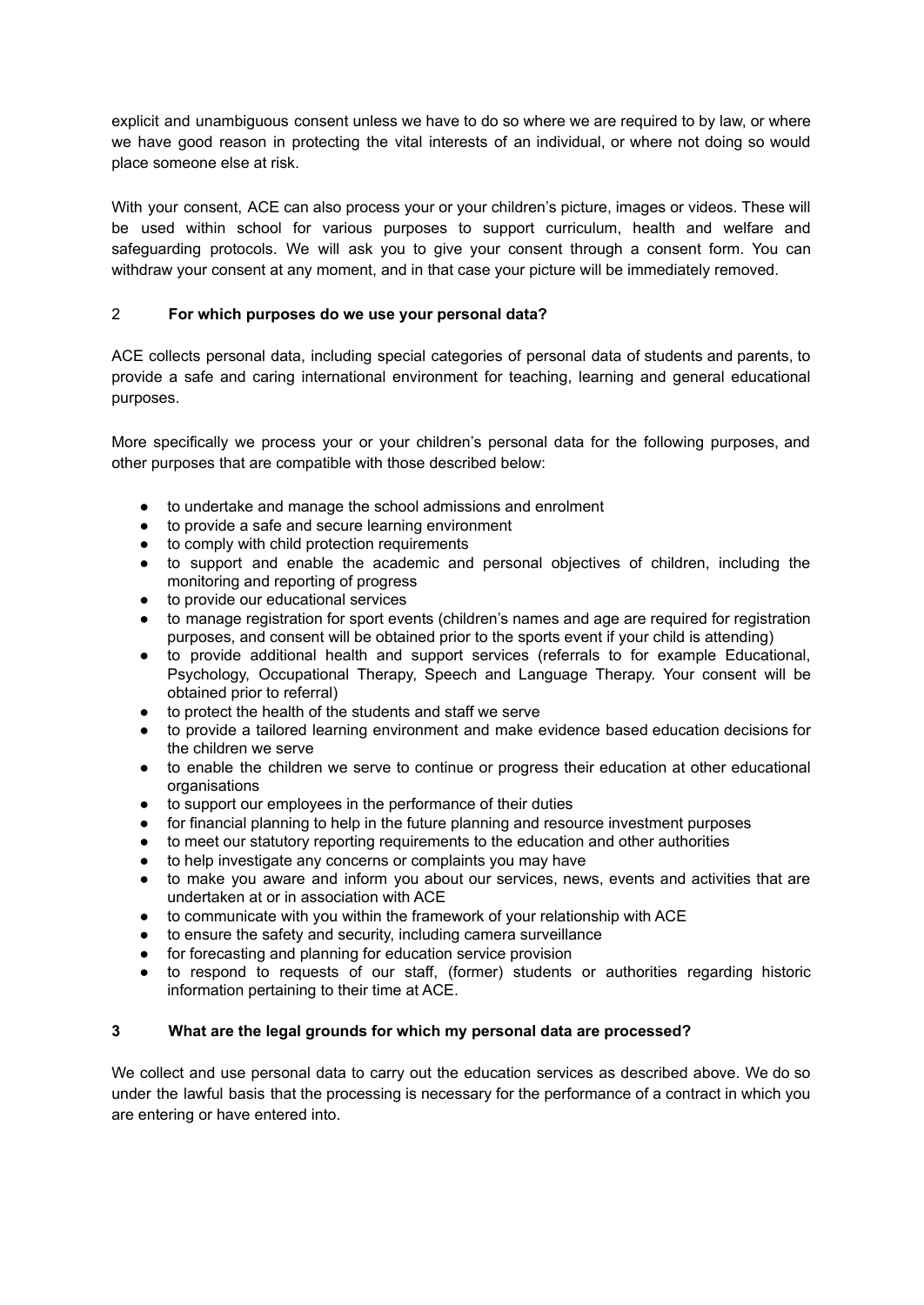In some circumstances we may have to process data for other purposes that are not necessary for the performance of the contract. In such cases, the processing may be based upon:

- our legitimate interests, such as providing a safe learning environment, financial planning, resource investment optimization, investigation of complaints, safety and security (including camera surveillance), maintaining the ACE community, etc.;
- the protection of you or your children's vital interests (e.g. emergency contact details, special dietary requirements, medical and care plans);
- the compliance with our legal obligations and/or;
- the consent you or your children may have provided to us (e.g. for pictures and videos, registration for sport events, additional health and support services or for sharing contact details with parents of other pupils, e.g. for the organisation of birthday parties).

#### 4 **How do we collect your personal data?**

We may collect your personal data in a variety of ways:

- Personal data relating to you or your children can be obtained directly from you or your children, for example via completing the Enquiry Form, Enrolment Form, Health Form and via meetings with teachers and staff, etc.
- Personal data relating to you or your children can also be obtained via other information channels, such as previous schools, health professionals, special education needs professionals, etc.
- Personal data relating to you or your children can also obtained via assessments, camera surveillance, etc.

#### 5 **Who will have access to my personal data?**

Your personal data is shared internally within ACE for the purposes of delivering the services required.

For the purposes described in point 1 of this Notice, ACE may need to share your personal data externally with certain recipients, as well as with third parties processing your data on behalf of ACE. More specifically, this includes the following categories of recipients:

- Cambridge Assessment International Education (external examination body used by the school);
- Schools, colleges or universities that the students attend after leaving ACE;
- Local education authorities in Brussels;
- Nurses, doctors or social service organisations (amongst others where sharing is in the vital interests, or where not sharing could have a negative impact on the individual);
- The catering provider (Foodcademy, in order to meet health and dietary requirements);
- Parents of other pupils of ACE (e.g. to enable them to organize birthday parties);
- Providers of information systems that are necessary for ACE to deliver the admissions, administration, teaching and learning, and child protection services;
- Providers of IT hosting and maintenance services;
- Local authorities, government organisations, police, health and social care.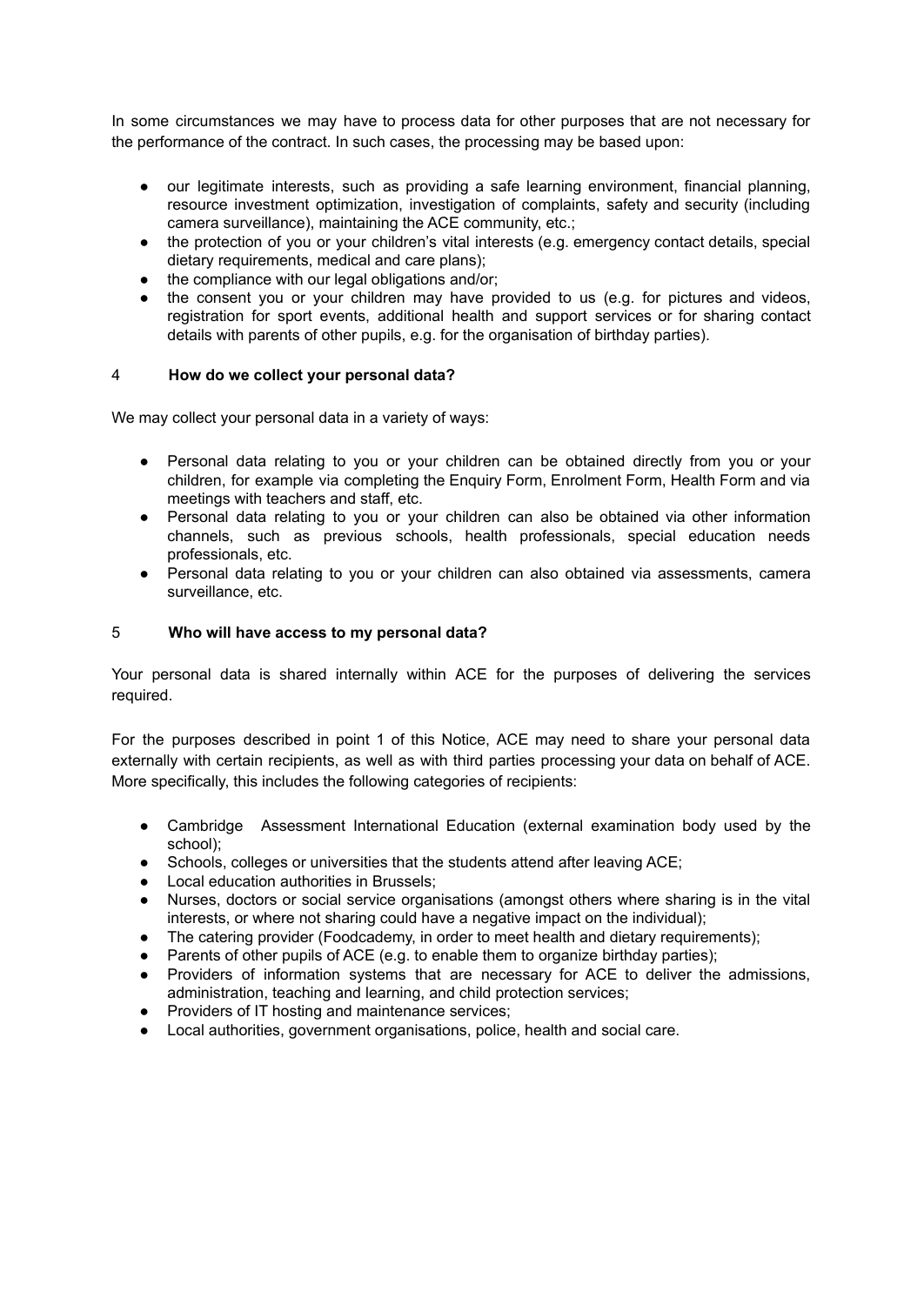Moreover, for the purposes described in point 1 of this Notice, the service providers of the following tools can also need access to certain personal data of you or your children:

| <b>Tool</b>                    | Description                                                           |
|--------------------------------|-----------------------------------------------------------------------|
| <b>Google for Education</b>    | Management of pupil information, and management of the school         |
|                                | intranet and websites                                                 |
| <b>Cambridge Assessment</b>    | This organisation has an online assessment tool used by the school to |
| <b>International Education</b> | assess pupil progress                                                 |
| Edupage                        | The school's timetabling system used to monitor pupil attendance      |
| YUKI                           | The school's accounting/budget monitoring tool                        |

# **6 Will my personal data be transferred outside the European Economic Area (EEA)?**

Most of the processing of your personal data and those of your child will not involve any transfers outside the European Economic Area (EEA). However, it could be necessary that a company located in a third country outside of the EEA needs access to the personal data to process and/or store them. More concretely, we use several third party suppliers providing online programmes used as part of our education programme (such as Google for Education) and for monitoring the progress of children on specific learning programmes, all located in the United States. These US based suppliers are all affiliated to the EU-US Privacy Shield, providing an appropriate safeguard for these transfers and the protection of your personal data by these suppliers.Moreover, if you and your child would be relocated, we could transfer reports and information about your child to prospective new schools located outside of the EEA if you consent thereto.

## 7 **How long is my personal data stored?**

We keep personal data for as long as necessary with regard to the purposes described in point 2 of this Notice or for any other purposes that may be communicated to you. In general, we keep your personal data during the time you or your children are a student of ACE, as well as 10 years after they have left the school.

## 8 **Will ACE make use of automated decision-making?**

Automated decisions are defined as decisions about individuals that are based solely on the automated processing of data and that produce legal effects that significantly affect the individuals involved. As a rule, ACE does not make use of automated decision-making as described above.

## 9 **What are my rights with regard to the processing of my personal data by ACE**

Parents and students may exercise a number of rights with regard to the processing of their personal data vis-à-vis ACE.

The first point of contact in connection with the processing of personal data and the exercise of the rights described below is Mrs Jackie Daire (info@aceofbrussels.com). ACE shall respond to such requests and may or may not act upon them, in principle within a period of one month, all in accordance with applicable data protection legislation.